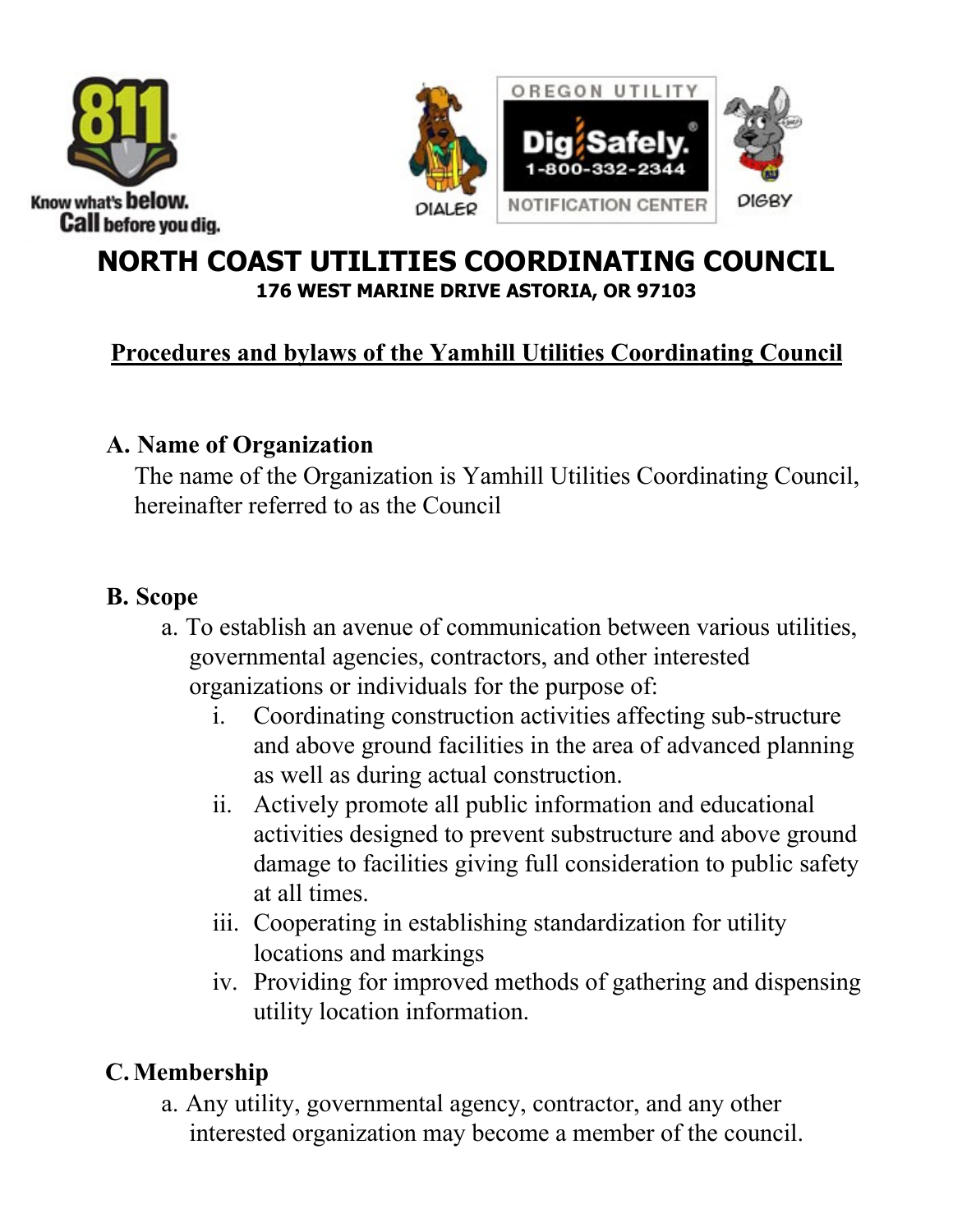## **D.Organization**

- a. Officers of this Council shall be elected at the annual meeting by the voting members as follows:
	- i. President. The President shall conduct meetings serve on the board of directors, and serve as ex-officio member of all committees of the Council if any.
	- ii. Vice President/Treasurer. The Vice-President/Treasurer shall assume all the duties and responsibilities of the President in his/her absence. Keep records of finances, collect and disperse all funds authorize by the Board of Directors, render financial reports at each monthly meeting and other assigned duties.
	- iii. Secretary. The Secretary shall record the minutes of each meeting, provide copies of all meeting minutes to members, and send notices of all events and meetings to the voting members of the Council.
- b. Officers may succeed themselves in office.
- c. Nominations will be made in the fourth quarter and may be made from the floor, or in writing up to and including the day of elections.
- d. Election of officers shall be held at the last regular meeting of the year by voting members of the Council, electing first a President, then Vice-President/Treasurer, and then a Secretary. The term of the offices shall be one (1) year from January 1st, through December 31<sup>st</sup> of the calendar year.
- e. Roberts Rules of Order shall govern the parliamentary procedures unless otherwise provided for in these by-laws.
- f. Any officer may be removed for just cause by majority vote of the membership.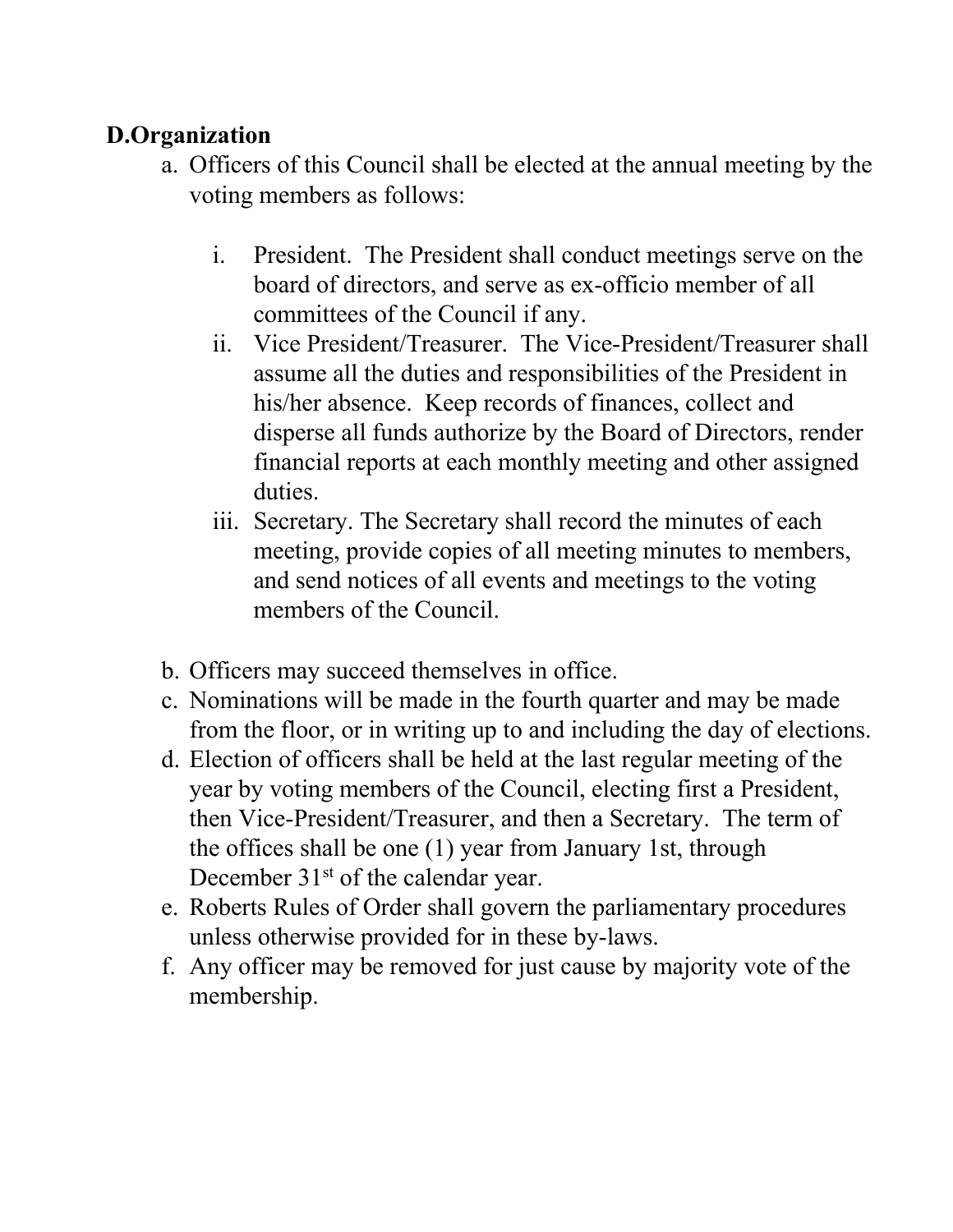### **E. Board of Directors**

- a. The Board of Directors shall conduct all the business affairs of the Council
- b. The Board of Directors shall consist of the three (3) elected officers, the President, Vice-President/Treasurer, Secretary and any other members appointed by the President.
- c. A majority of the Board of Directors (2) of record shall constitute a quorum for meetings and a majority vote of those voting members present at the meetings shall determine any issue except as otherwise provided within the by-laws.
- d. The Board of Directors shall cause to be filled any vacancy in any office at the first meeting following the occurrence of such vacancy.

#### **F. Meetings**

- a. A minimum of 5 voting members must be present to constitute a quorum and a majority of the quorum constitutes a valid vote.
- b. Each voting member is limited to one vote per motion.

### **G. Reimbursements and Authorized Expenses**

- a. The Executive Board approval will be required for reimbursement of expenses or any advancement of monies for trip expenditures on corporate business.
- b. Authorized expensed incurred for travel and lodging/meals while attending meetings will be reimbursed by the corporation upon presentation of the expense accounting.
- c. All monies of corporation shall be kept in such bank or other financial institution as the Executive Board designates. Checks, drafts, or withdrawals drawn upon Council funds shall be executed by the Vice President/Treasurer and/or President of the Council.